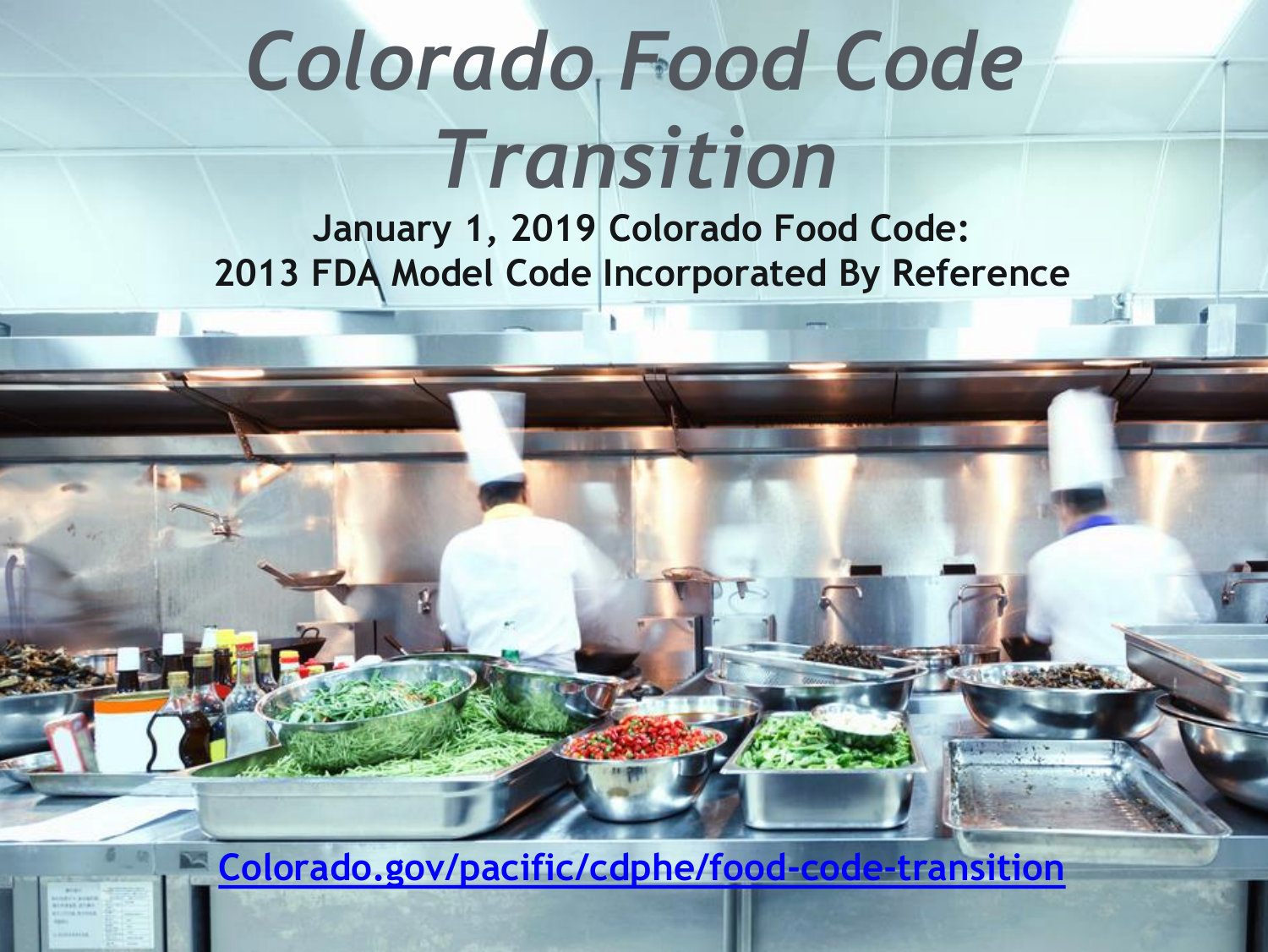

# *Major Changes for Operators*



**COLORADO Department of Public Health & Environment**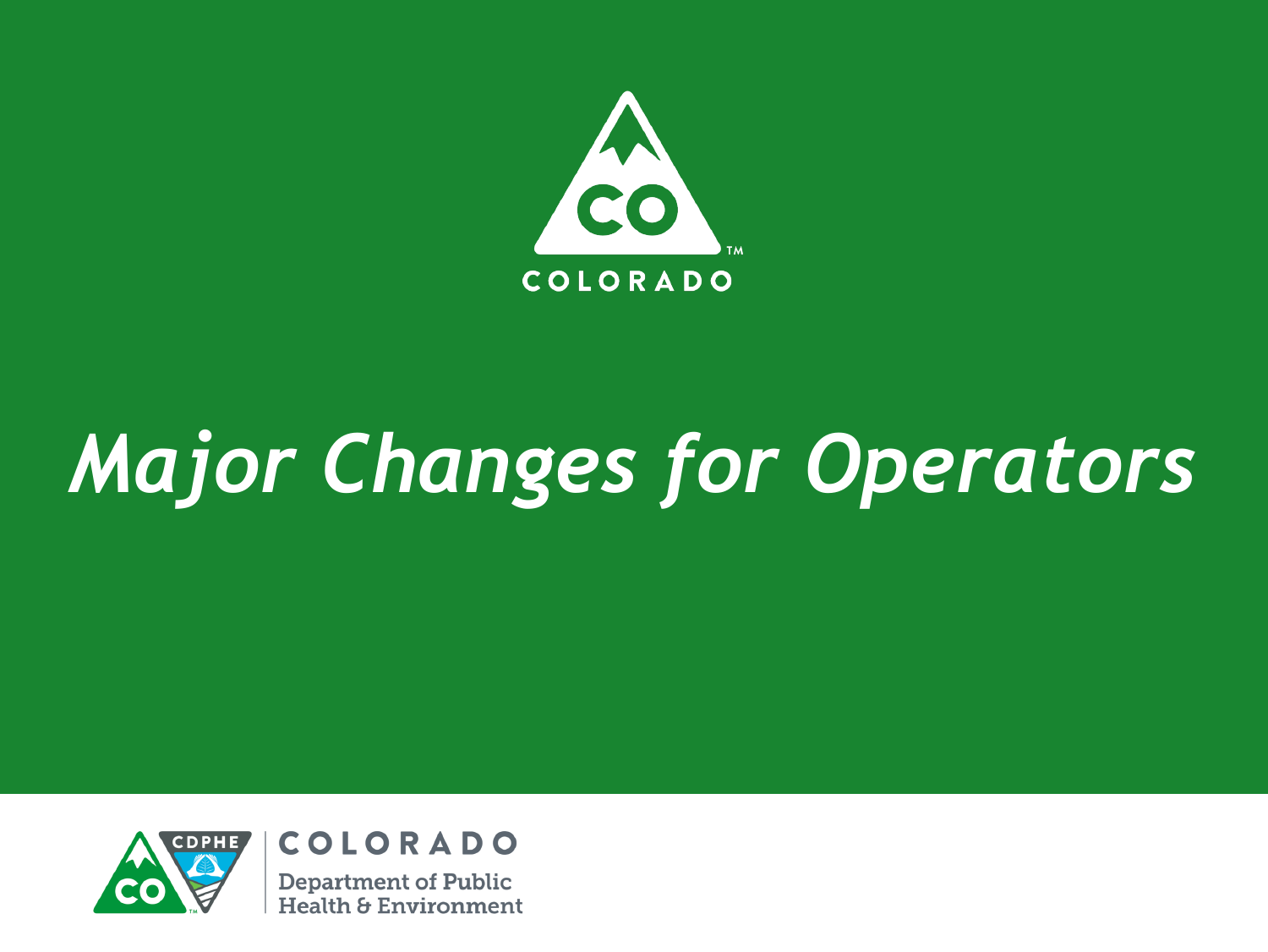- \*\*PLEASE NOTE: These new requirements listed are ones that are identified to possibly have an impact on your operation. This is not an exhaustive list of all the changes.
- 1. Certified Food Safety Protection Manager
- 2. Date Marking --- 7 days for TCS Foods
- 3. Vomiting and Diarrhea Clean-Up Procedures
- 4. Handwashing when changing tasks
- 5. Handwashing signs must be posted
- 6. Refillable containers can be reused if washed, rinsed & sanitized
- 7. Variances required for Specialized Processes
- 8. Equipment is not required to be ANSI
- 9. PHF is now TCS Time/Temperature Control for Safety Food
- 10. Critical/Non-Critical Violations are now Priority<sup>P</sup>, Priority foundation<sup>pf</sup>, & Core

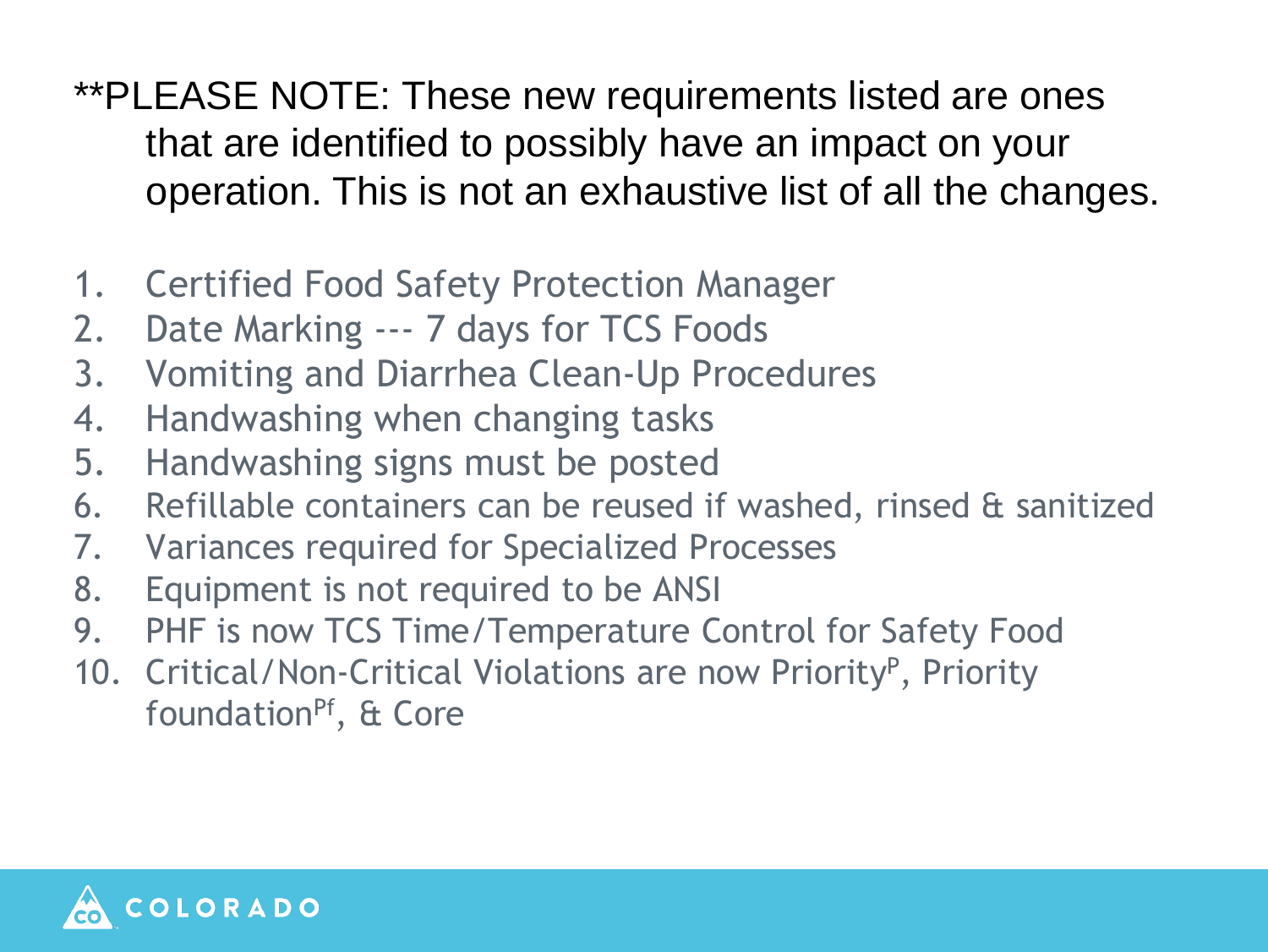*Person in Charge / Demonstration of Knowledge*

Chapter 2: 2-102.12

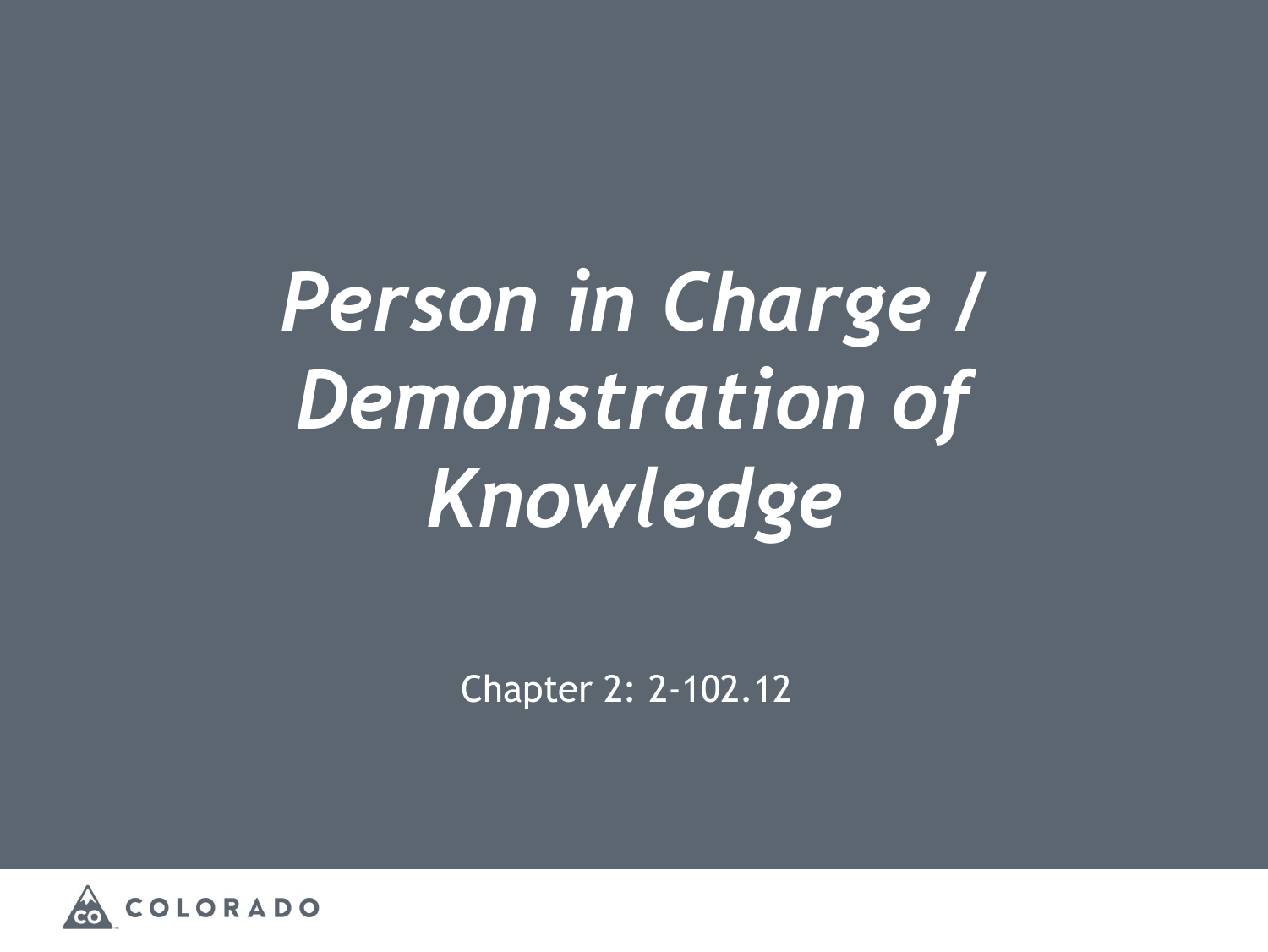### *Certified Food Protection Manager*

#### *What has changed?*

- At least one person affiliated with the facility with management/supervisor responsibility will need to be a "Certified Food Protection Manager" from an accredited program.
- They are able to direct the food service operation
- Certified Food Protection Manager (CFPM) will be required at most establishments – some exceptions may apply.

#### *How this will affect operators?*

○ An employee with management responsibility will need to be manager certified from an accredited food safety program

#### *How this will protect public health?*

- CFPM promotes Active Managerial Control
- Reduces the risks of FBI (foodborne Illness) outbreaks.

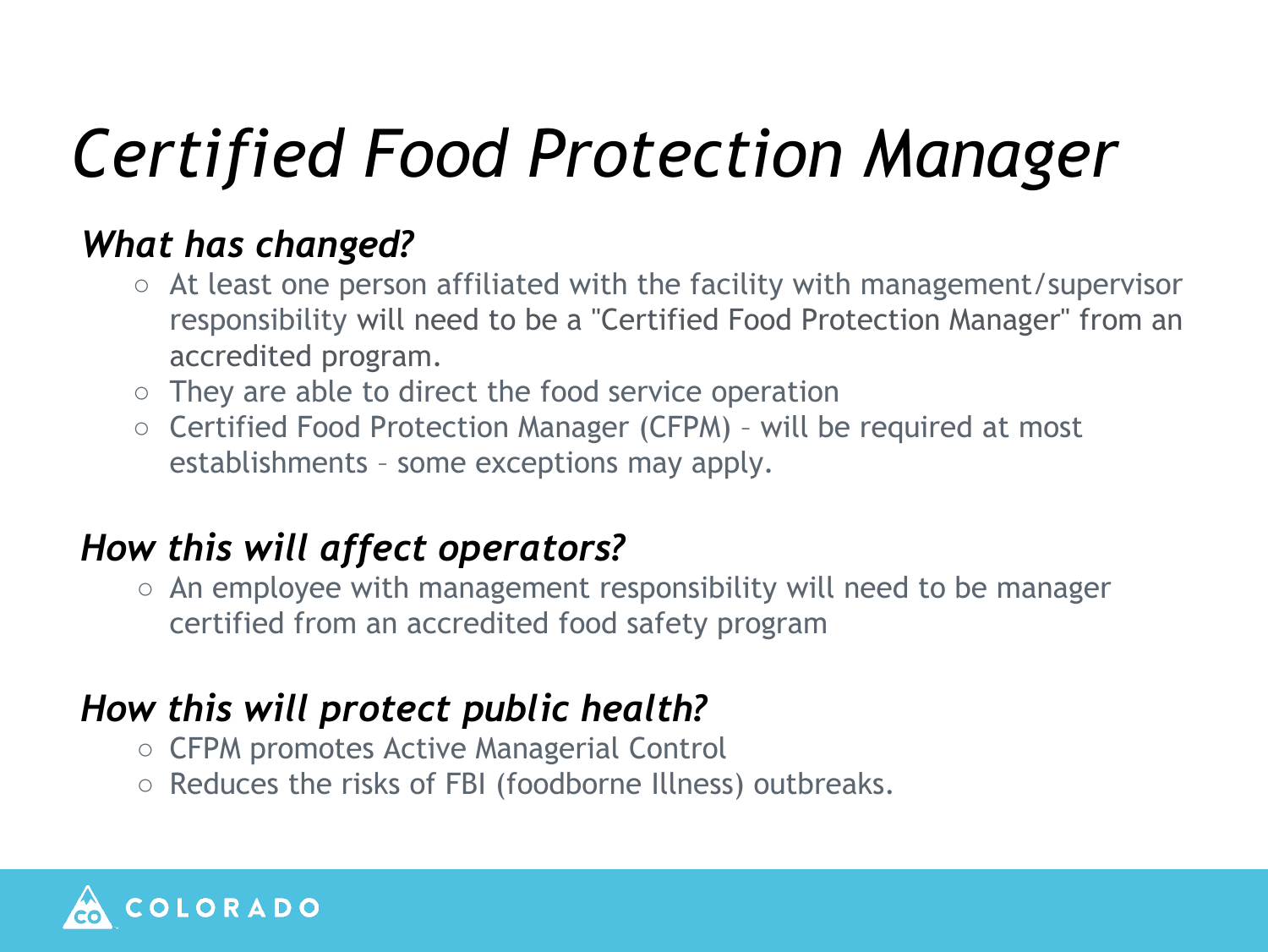#### **Acceptable Food Protection Manager Training**

#### **360 Training**

http://www.learn2serve.com (877) 881-2235

#### **AboveTraining/StateFoodSafety.com**

https://www.statefoodsafety.com (801) 494-1416

#### **Environmental Health Testing**

(National Registry of Food Safety Professionals) http://www.nrfsp.com (800) 446-0257

#### **National Restaurant Association**

https://www.servsafe.com (800) 765-2122

#### **Prometric, Inc.**

http://www.prometric.com (877) 725-3708

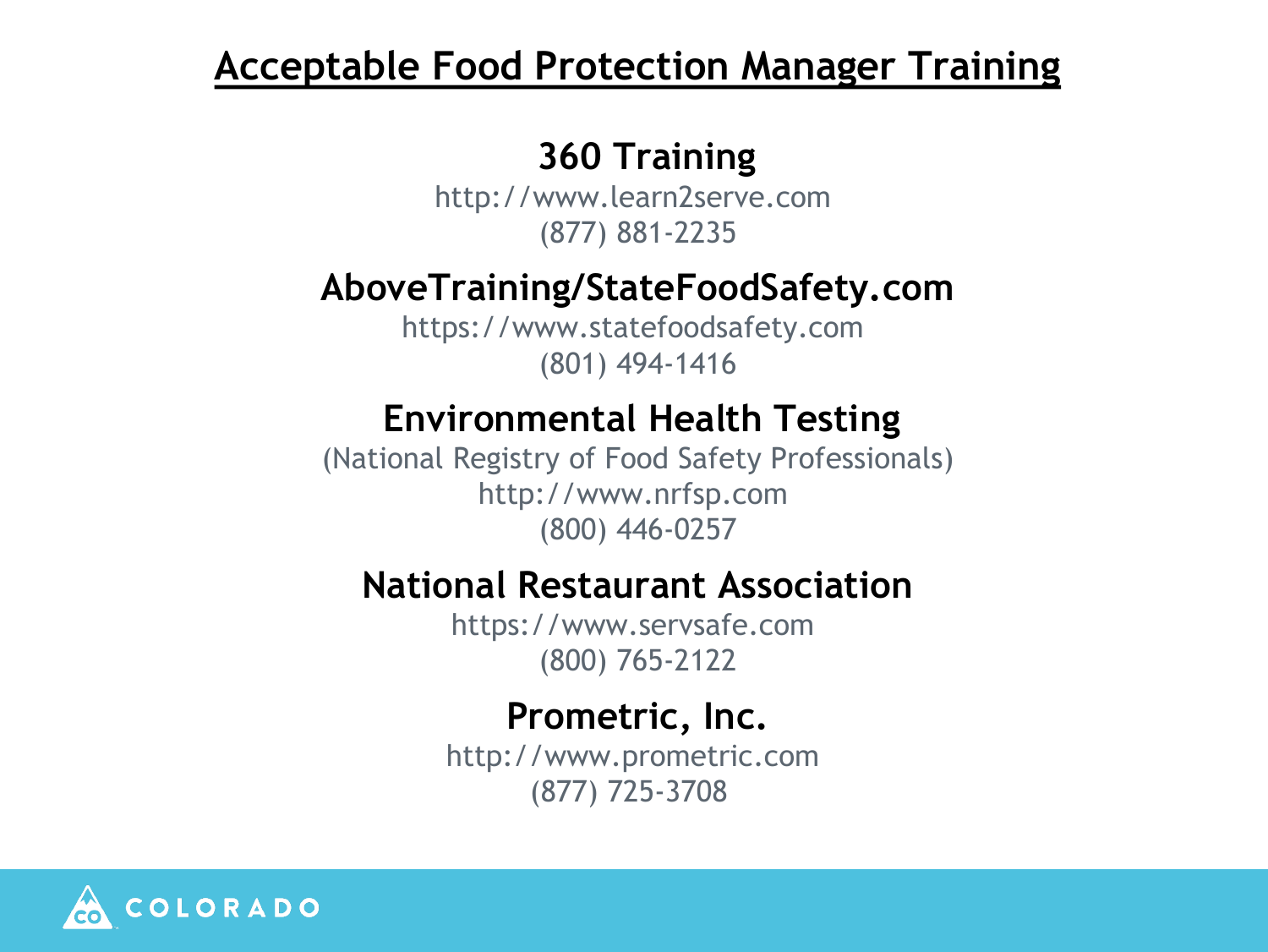*Date Marking Ready-to-Eat, Time/Temperature control for Safety Food*

Chapter 3: 3-501.17

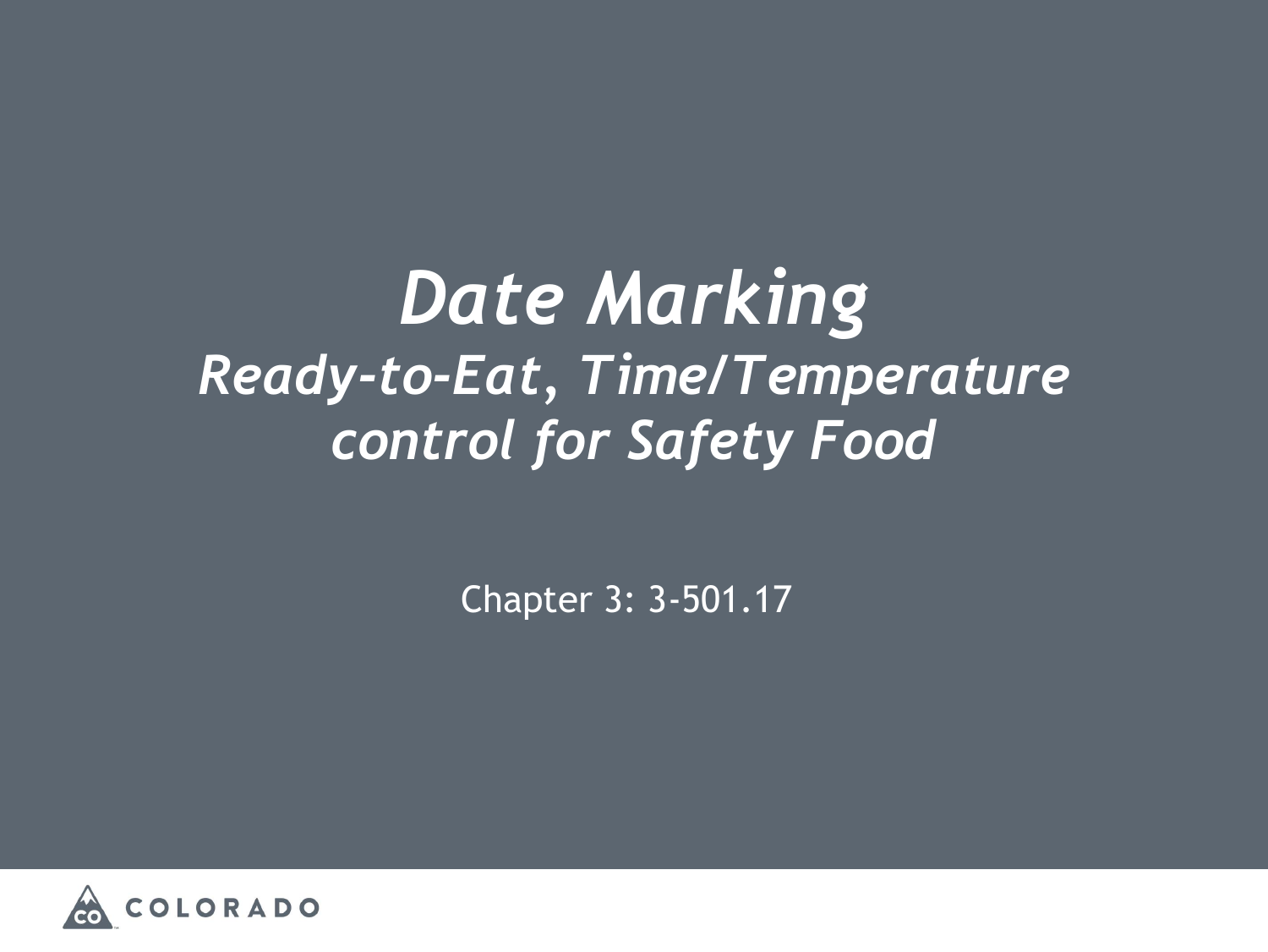# *Date Marking of TCS Foods*

#### *What has changed?*

- Seven (7) day date mark is required on certain ready-to-eat (RTE) time/temperature control for safety (TCS) foods
- Date mark is required if the food is held longer than 24 hours
- Date the product is made or the date of the oldest RTE ingredient shall count as day one

#### *How this will affect operators?*

○ These foods must be sold, served or discarded within 7 days

#### *How this will protect public health?*

○ Hazards related to microbial growth are controlled

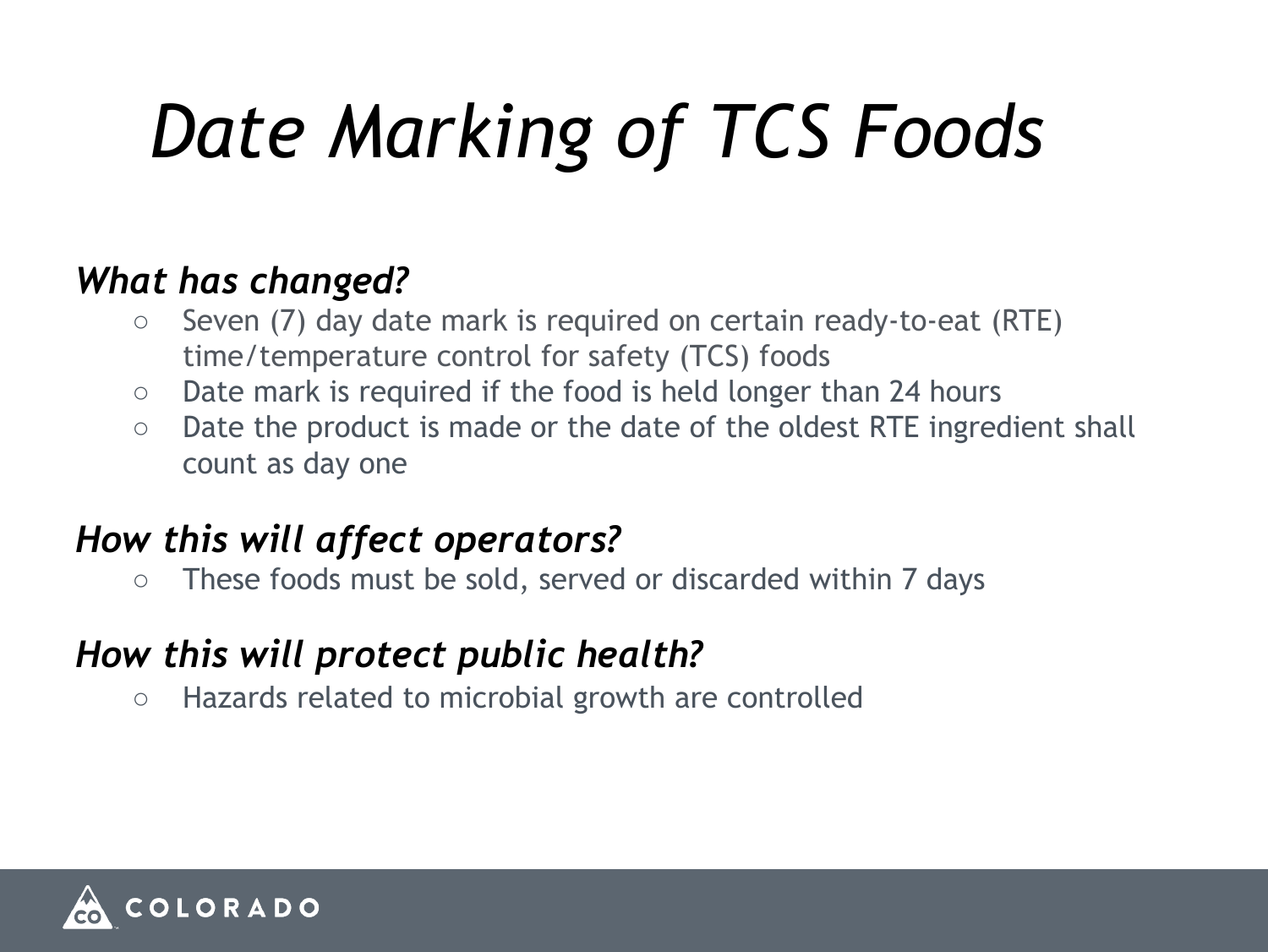## *Date Marking Exemptions:*

All RTE, TCS foods held for longer than 24 hours need to be date marked for use, service, or disposal 7 days from "born on date" (with the day it is made or the date of the oldest RTE ingredient to count as day one (1)) *except:*

- o Commercially pre-packaged deli salads
- o Cultured dairy products
	- Yogurt, sour cream and buttermilk
- o Preserved fish products
	- Pickled herring, dried or salted cod
- o Shelf-stable dry fermented sausages, pepperoni and salami
	- Must not have "keep refrigerated" on the label

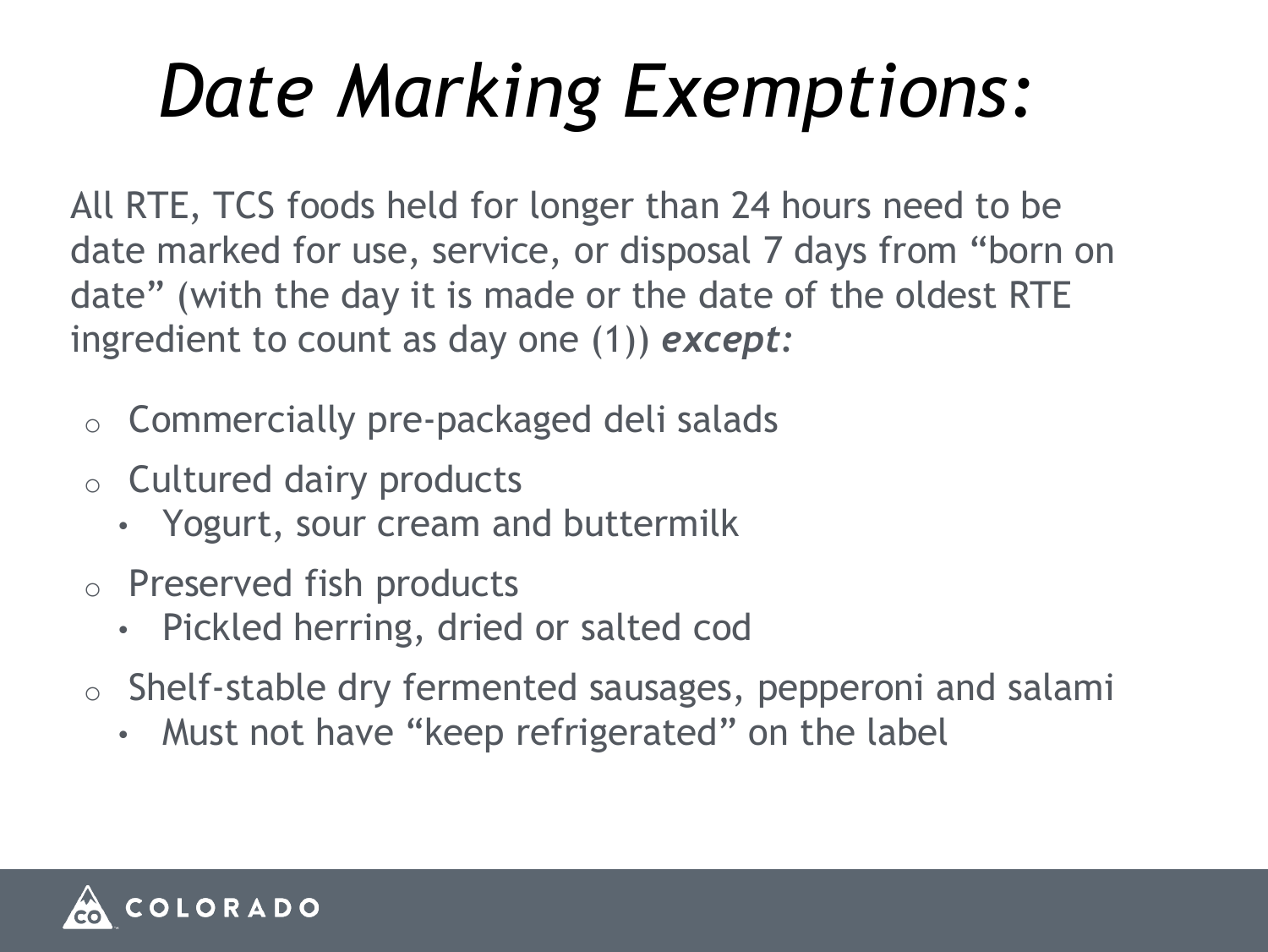## *Date Marking Exemptions:*

Some Hard and Semi-Soft Cheeses are also exempt from Date Marking: (this is a partial list from the master list of exemptions)

- **Asadero**
- Asiago medium or old
- **Cheddar**
- **Colby**
- **Cotija**
- Gruyere
- Oaxaca
- **Parmesan**
- **Pecorino**
- Romano
- Reggiano
- Stilton (blue veined)
- Swiss
- Asiago soft
- Blue
- **Fontina**
- Gorgonzola (blue veined)
- Gouda
- Havarti
- **Manchego**
- **Monterey**
- **Muenster**
- **Provolone**
- Roquefort (blue veined)

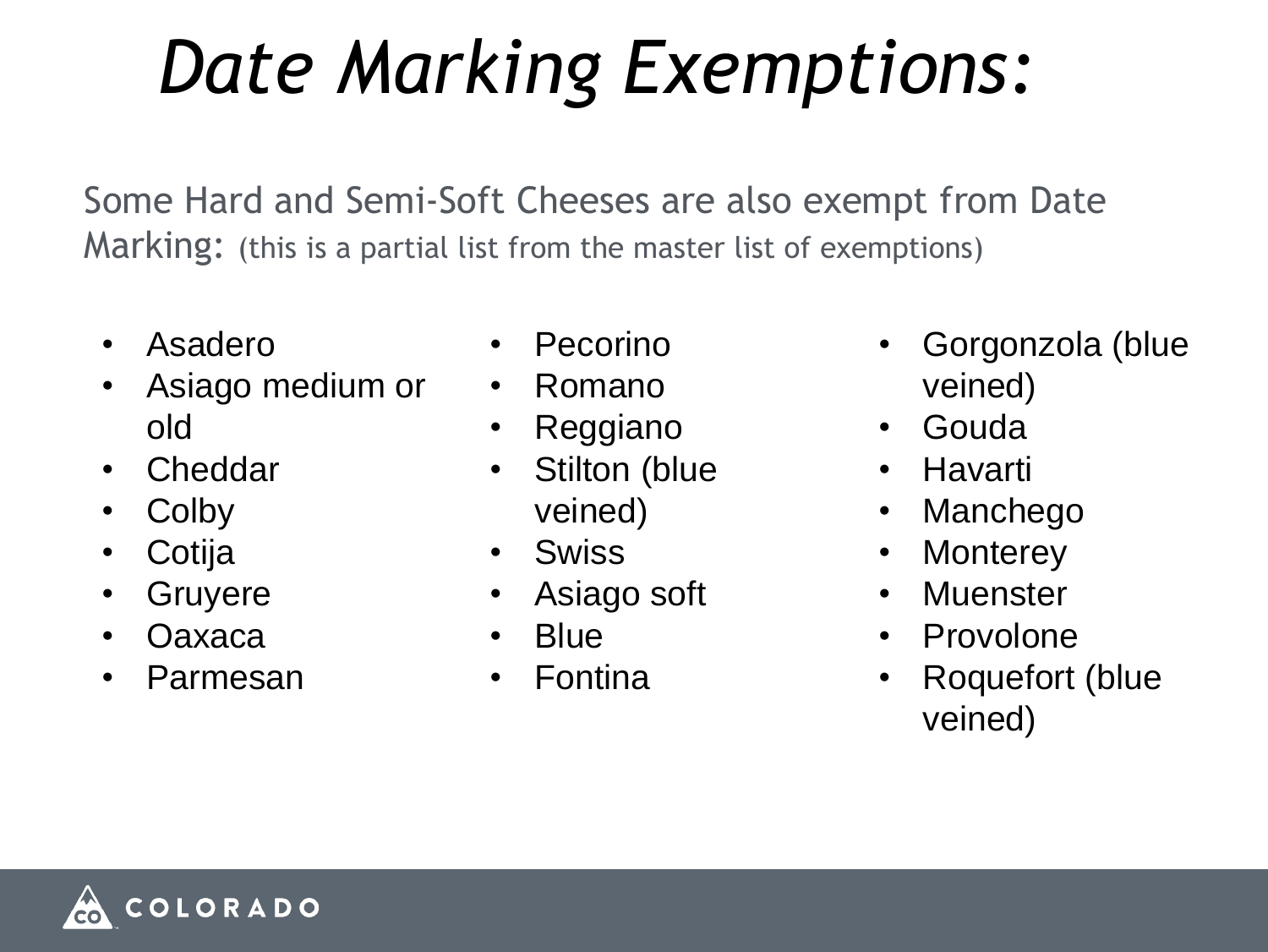## *Clean Up of Vomiting and Diarrheal Events*

Chapter 2: 2-501.11

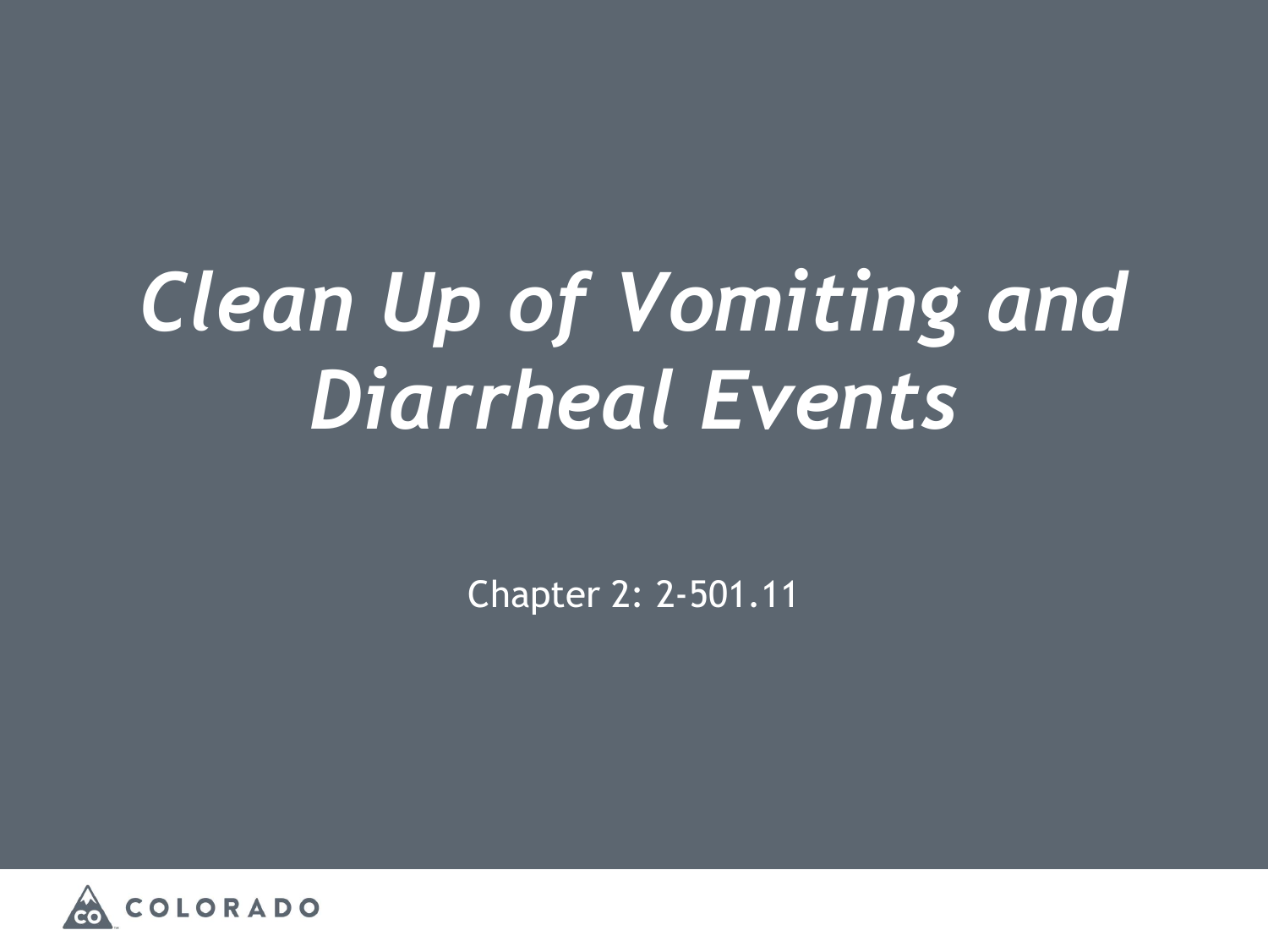### *Clean Up of Vomiting and Diarrheal Events*

#### *What has changed?*

○ Procedures are required in the event of a diarrhea or vomiting event in all establishments.

#### *How this will affect operators?*

○ Operators will need to inform all employees on how to safely clean up bodily fluid discharges.

#### *How this will protect public health?*

○ Reduces the potential for spreading harmful bacterial or viral pathogens.

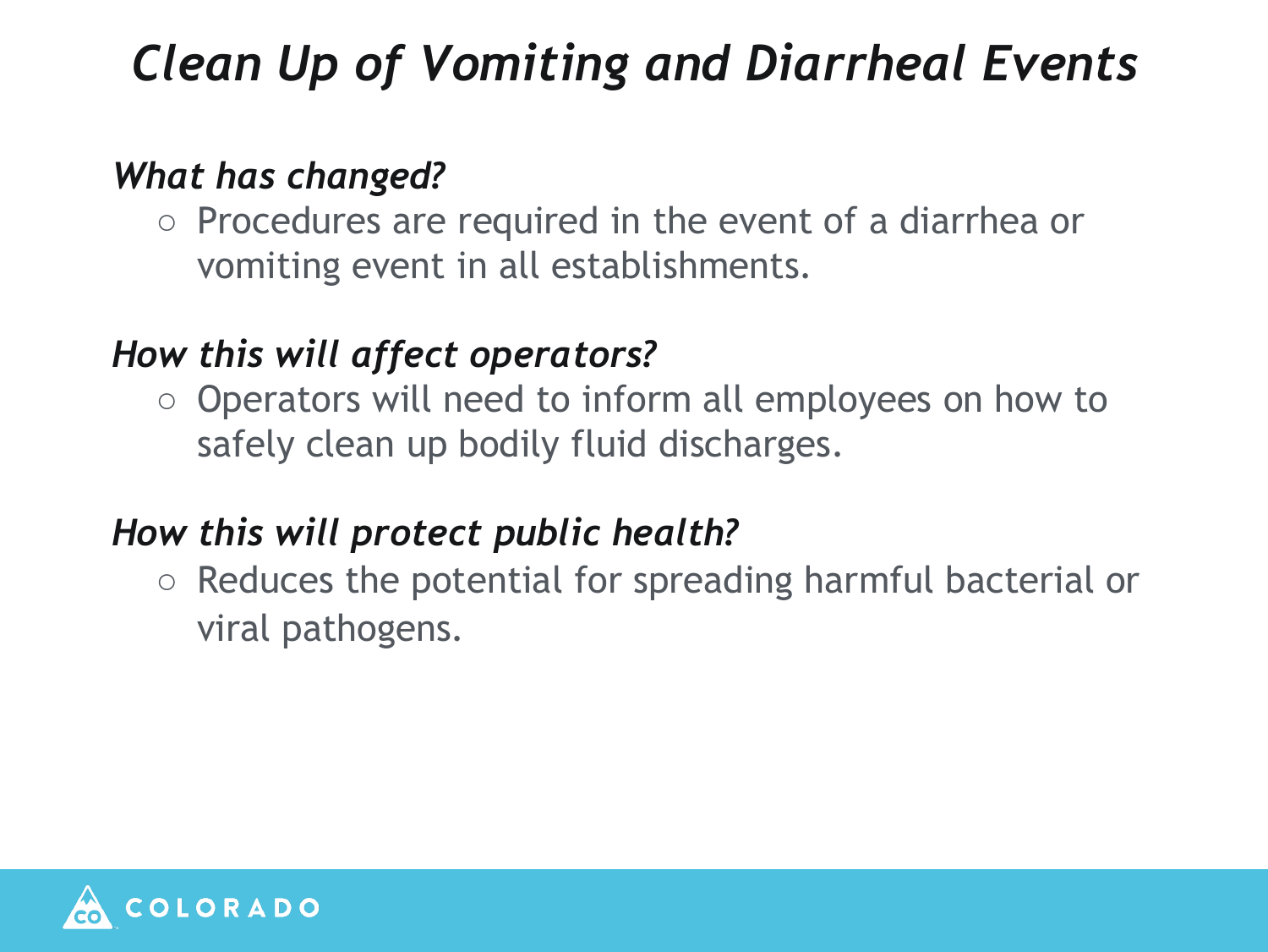

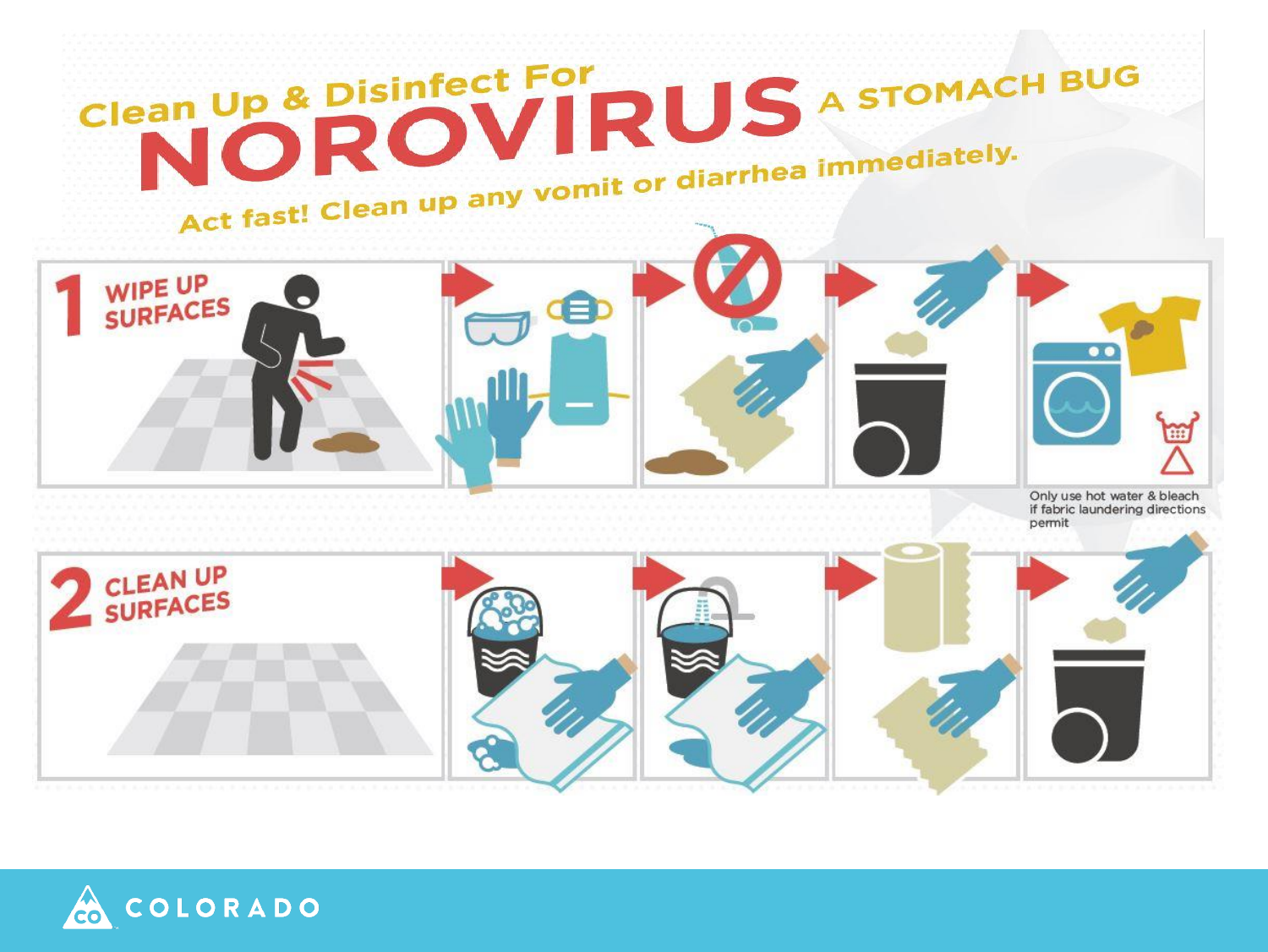

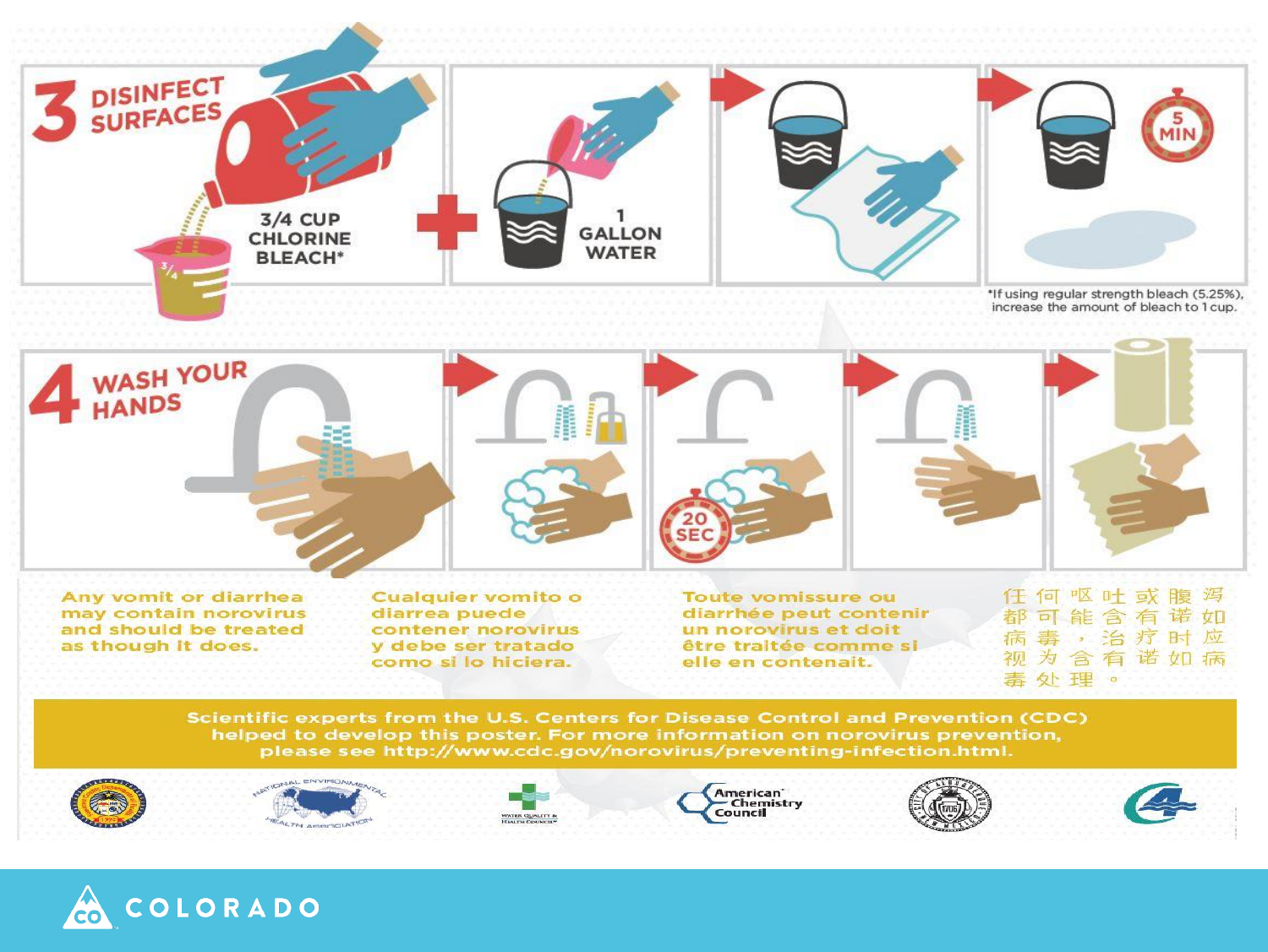# *Hand Washing When Changing Tasks*

Chapter 2: 2-301.14

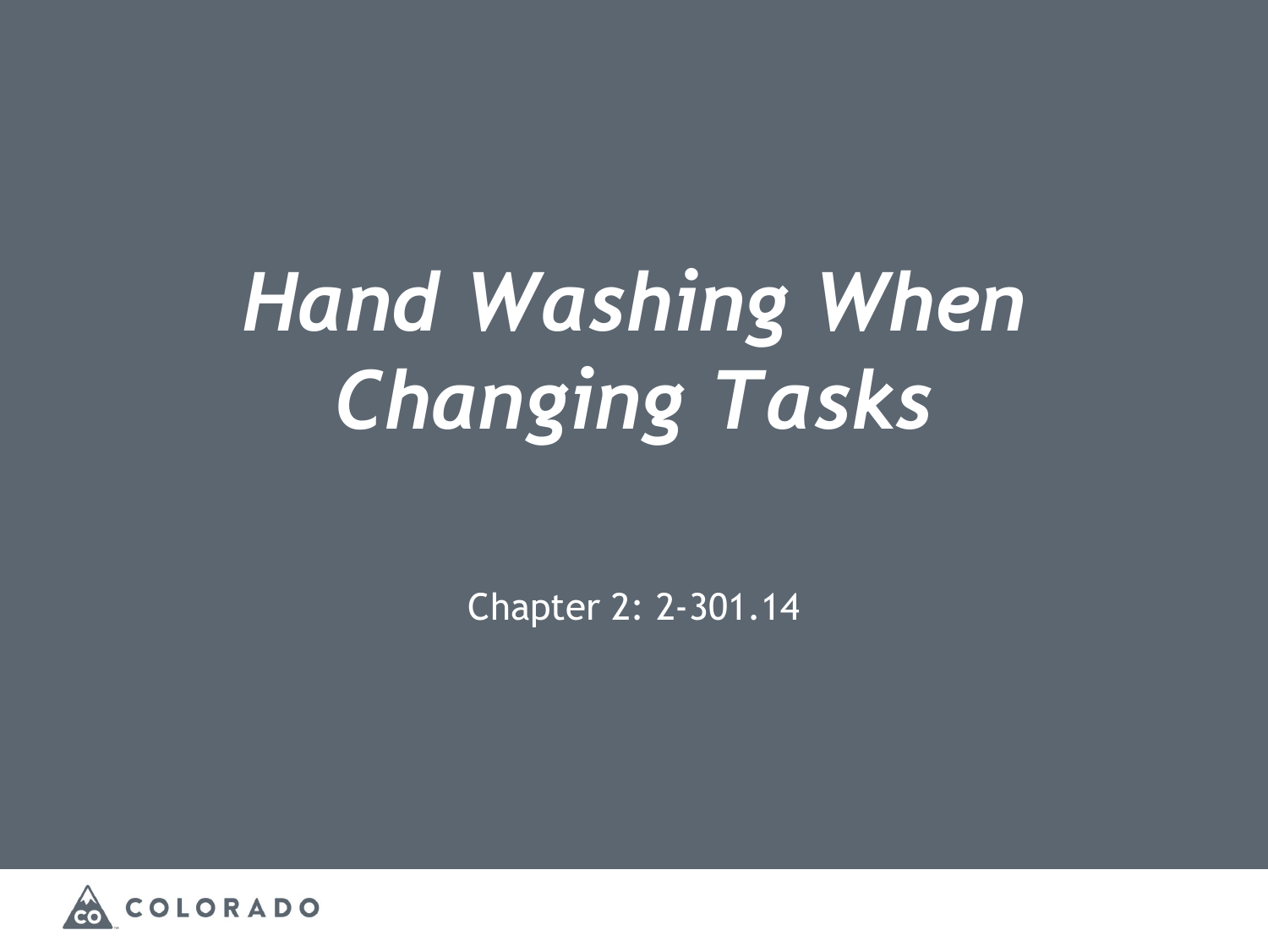### **Hand washing when changing tasks**

#### *What has changed?*

o A hand wash is no longer required before EVERY glove change. If no risk of contamination has occurred, employees can change gloves without washing

#### *How this will affect operators?*

o Employees will be able to change gloves without washing hands as long as a task change and contamination did not occur.

#### *How this will protect public health?*

o This ensures that employees can efficiently and safely prepare food without unnecessary interruptions.

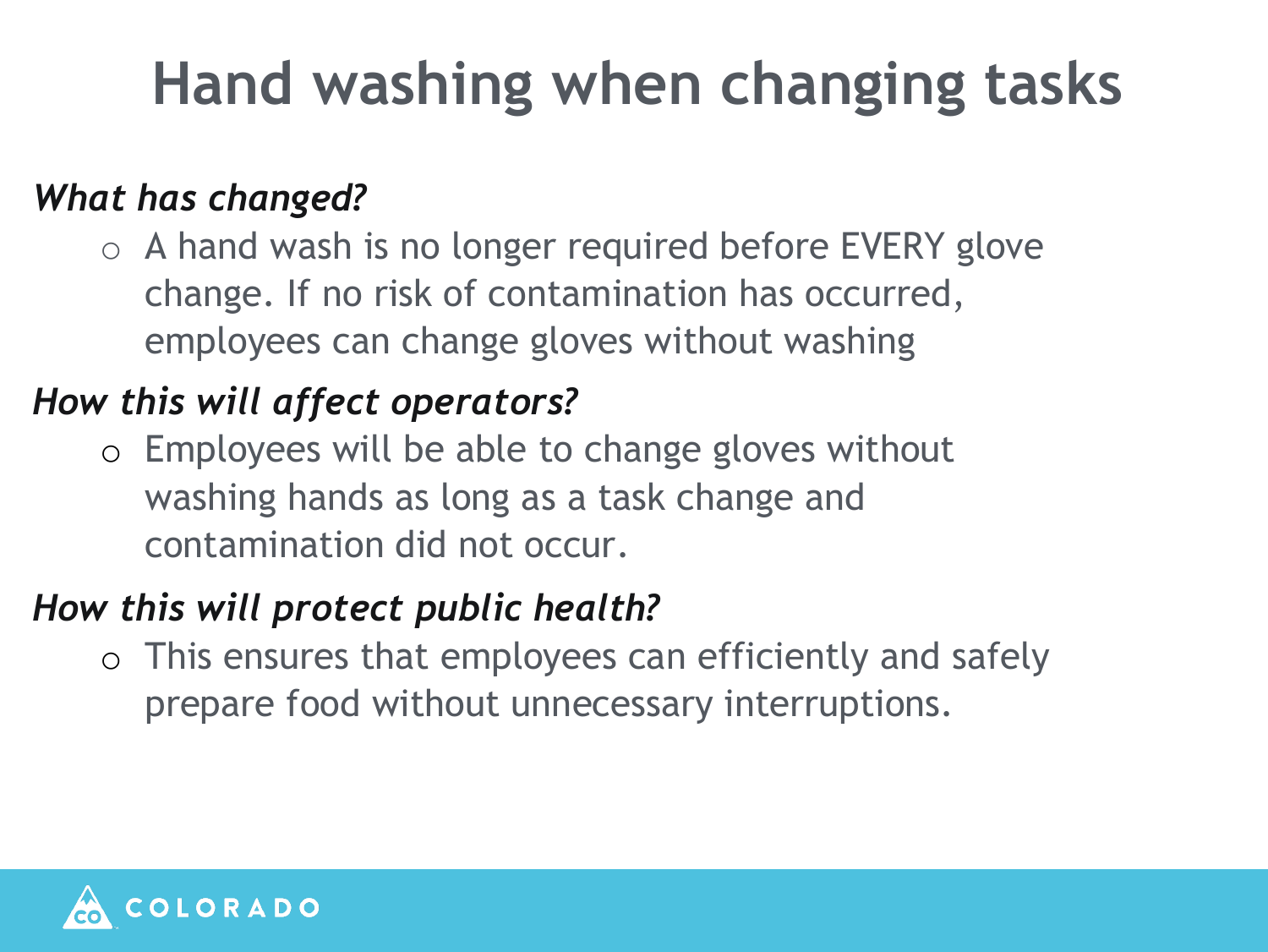# *Handwashing Signage*

Chapter 6: 6-301.14

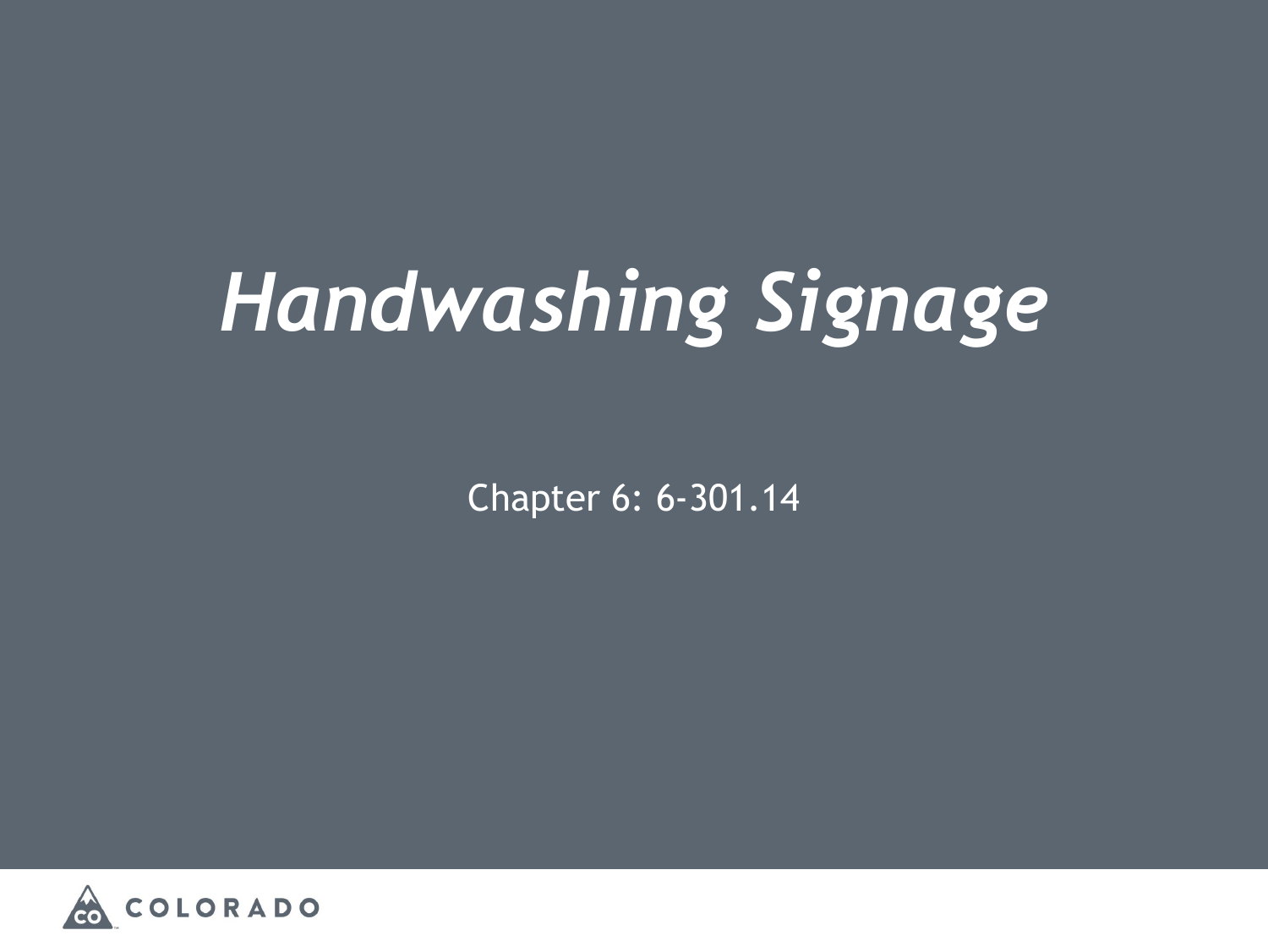### **Handwashing Signage**



\*example

#### *What has changed?*

 $\circ$  A sign or poster that notifies food employees to wash their hands is required at all handwashing sinks used by food employees and must be clearly visible.

#### *How this will affect operators?*

- They will have to post signs or posters at all hand sinks used by employees.
- Posters will be provided for free or operator can purchase their own.

#### *How this will protect public health?*

○ Studies show that visual reminders increase hand washing frequency, thus further reducing foodborne outbreaks.

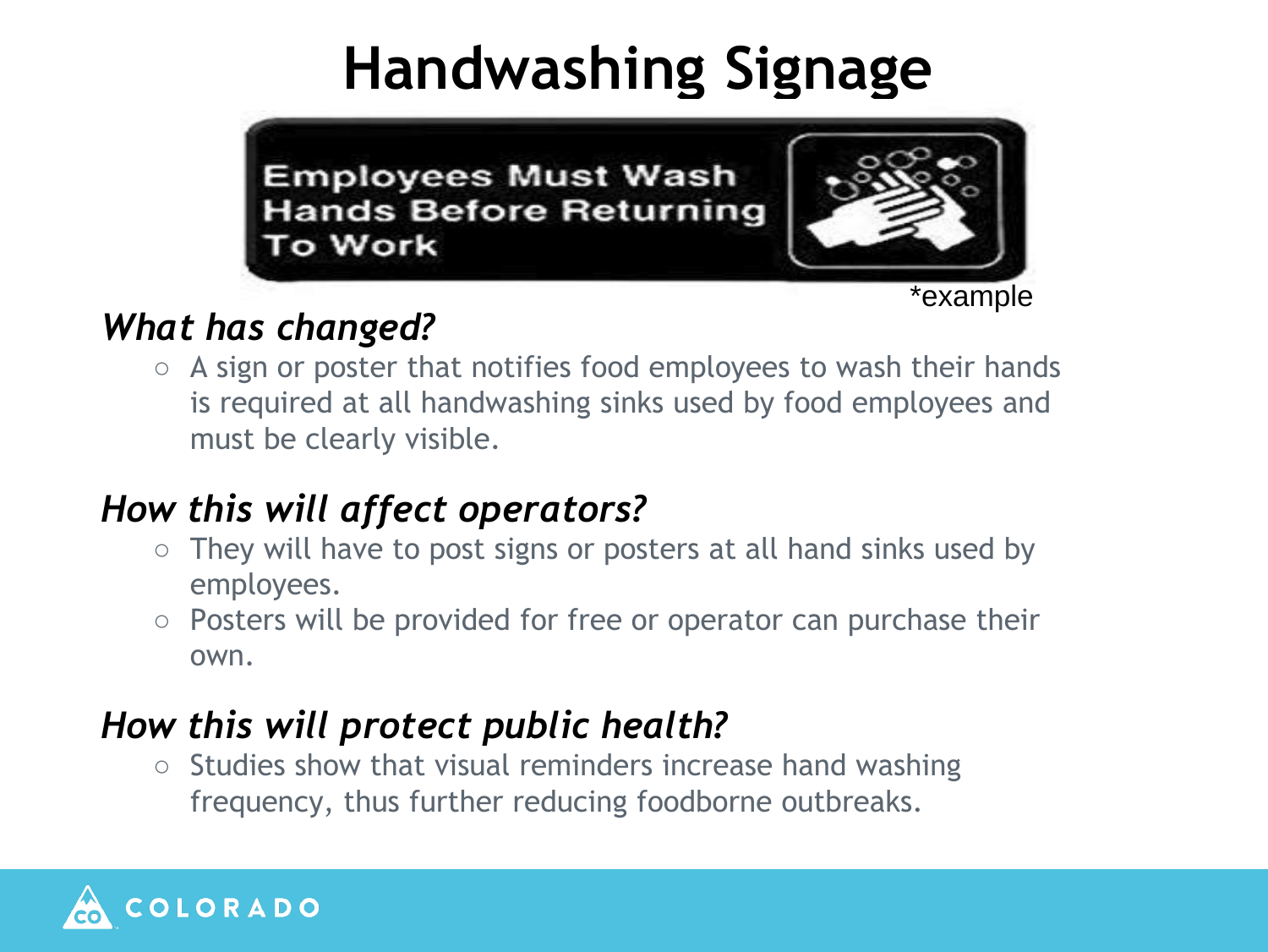## *Refilling Returnable Food Containers*

Chapter 3: 3-304.17

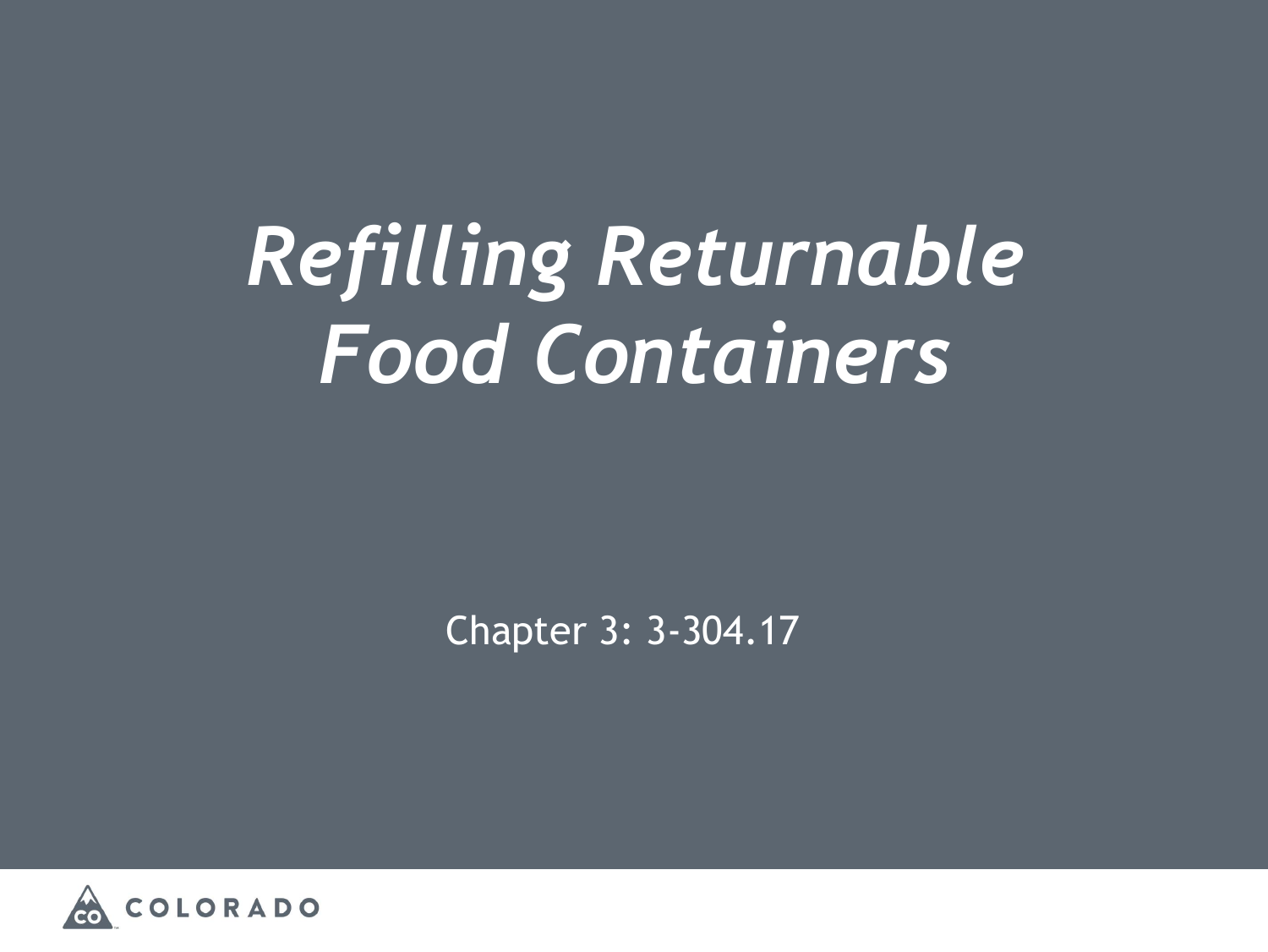### **Take-Home Food Container Reuse**

#### *What has changed?*

o Refilling take-home food containers for food and beverages is now allowed.

#### *How this will affect operators?*

- o Operators will need to wash, rinse, sanitize and inspect the refillable container if it is for food or a TCS beverage.
- o Refillable containers The design criteria and process is defined by Code
- o Non-TCS beverages will be allowed to be refilled by the operator after rinsing with hot water, and can be refilled by the customer if contamination can be prevented.

#### *How this will protect public health?*

o This ensures that reusable containers are durable, and are capable of being adequately cleaned and sanitized before refilling.

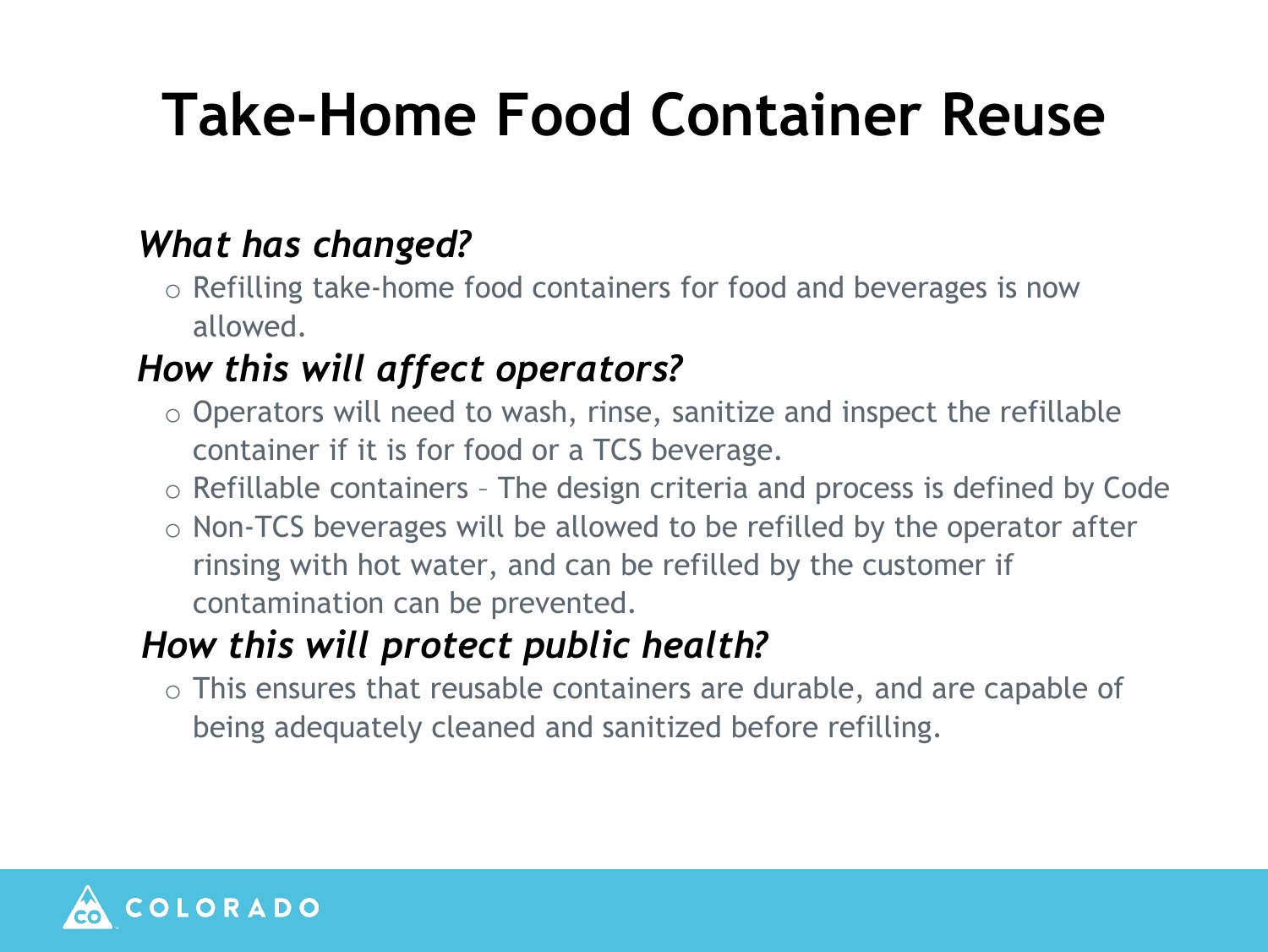# *Equipment*

Chapter 4: 4-1 & 4-2

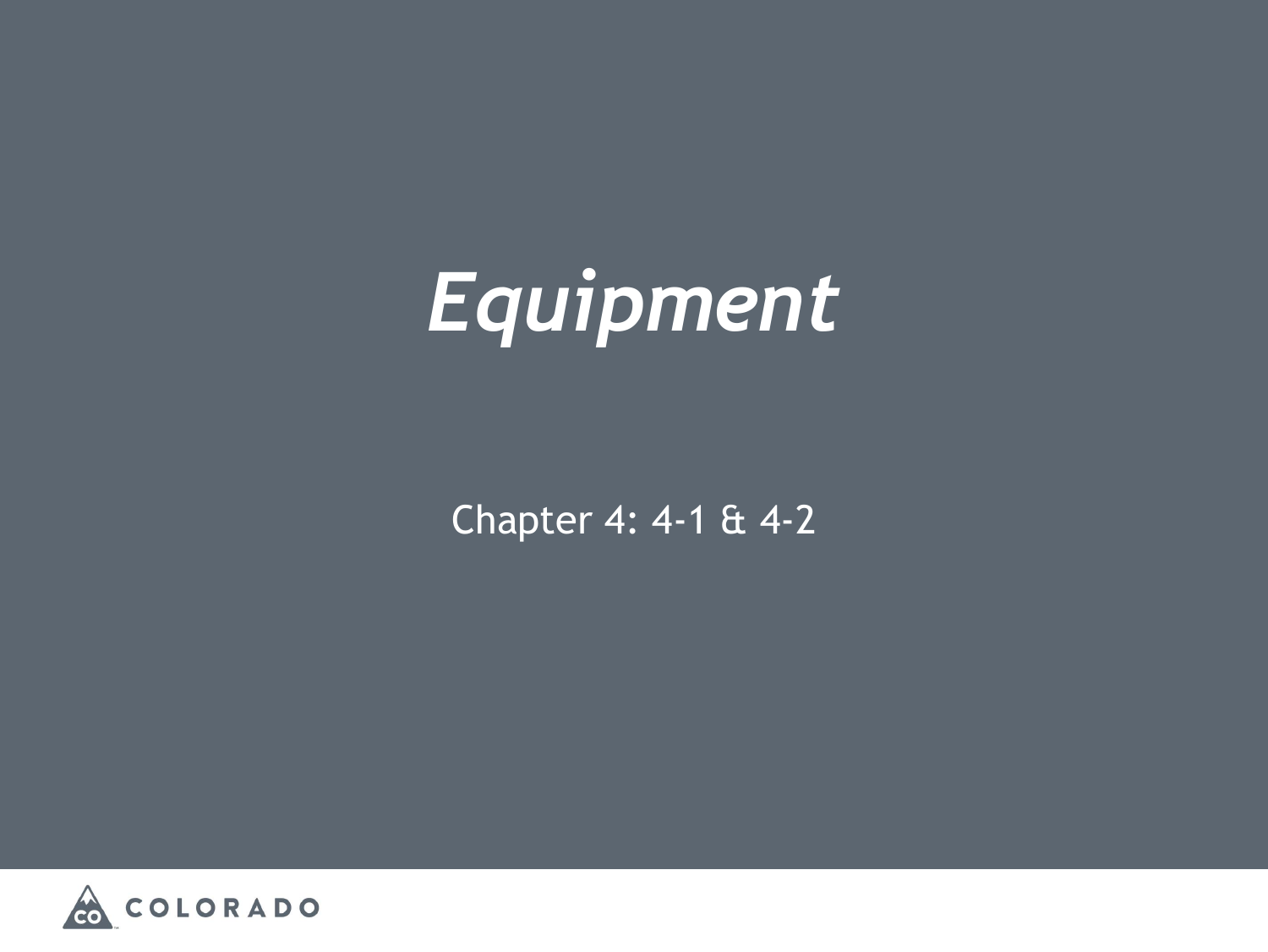### Equipment

#### ● *What has changed?*

○ Appliances and equipment are no longer required to be ANSI certified.

#### • How this will affect operators?

○ This allows flexibility for operators to use equipment that meets specific design criteria and not only ANSI certified equipment.

#### ● *How this will protect public health?*

- Food equipment and utensils need to be safe, durable, and cleanable.
- If they cannot maintain their original characteristics over time, they may become difficult to clean.
- They must be designed and constructed so parts do not break, creating a possible injury hazard to consumers.

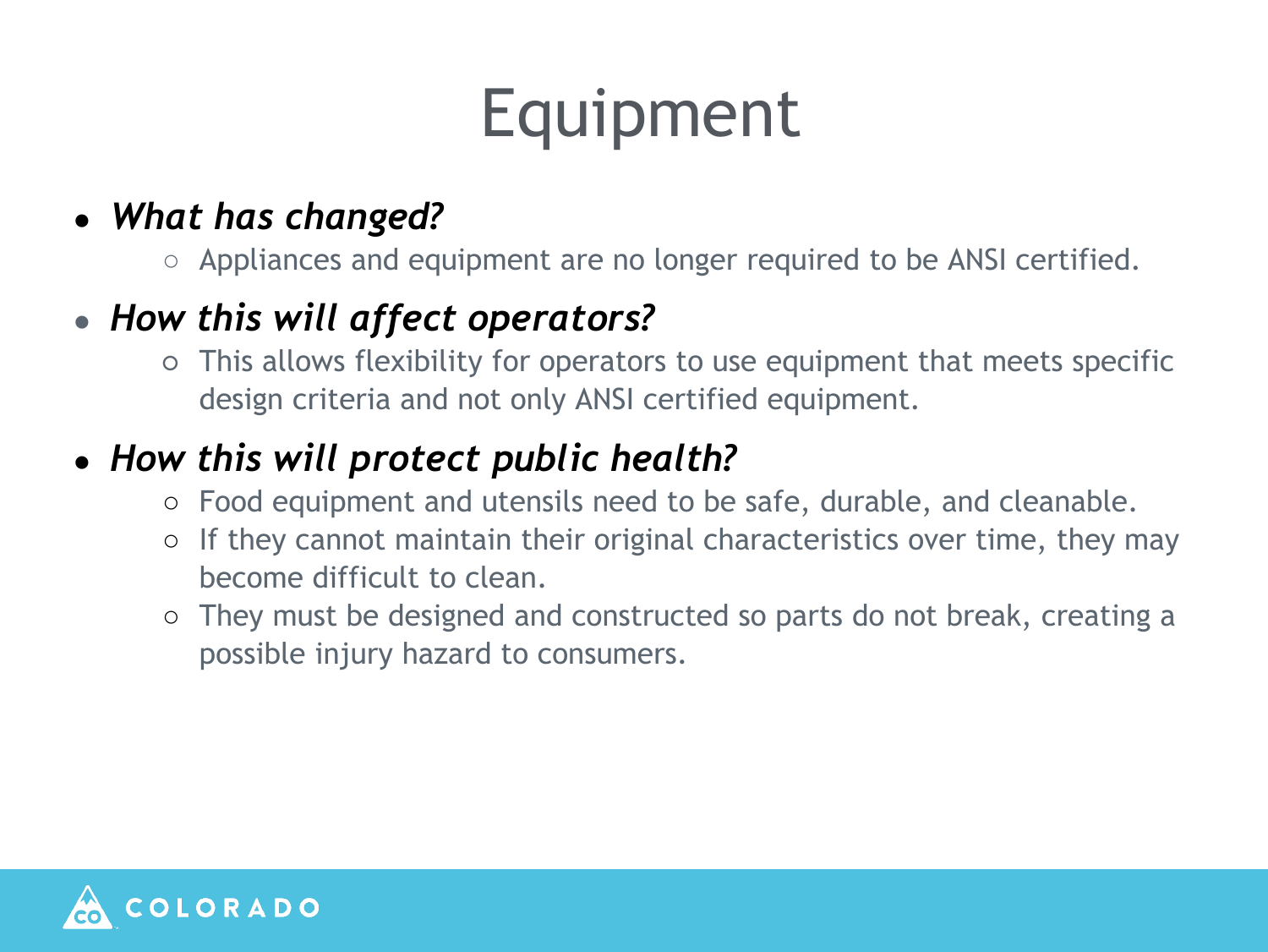## *Variances Required for Special Processes*

Chapter 3: 3-502.11

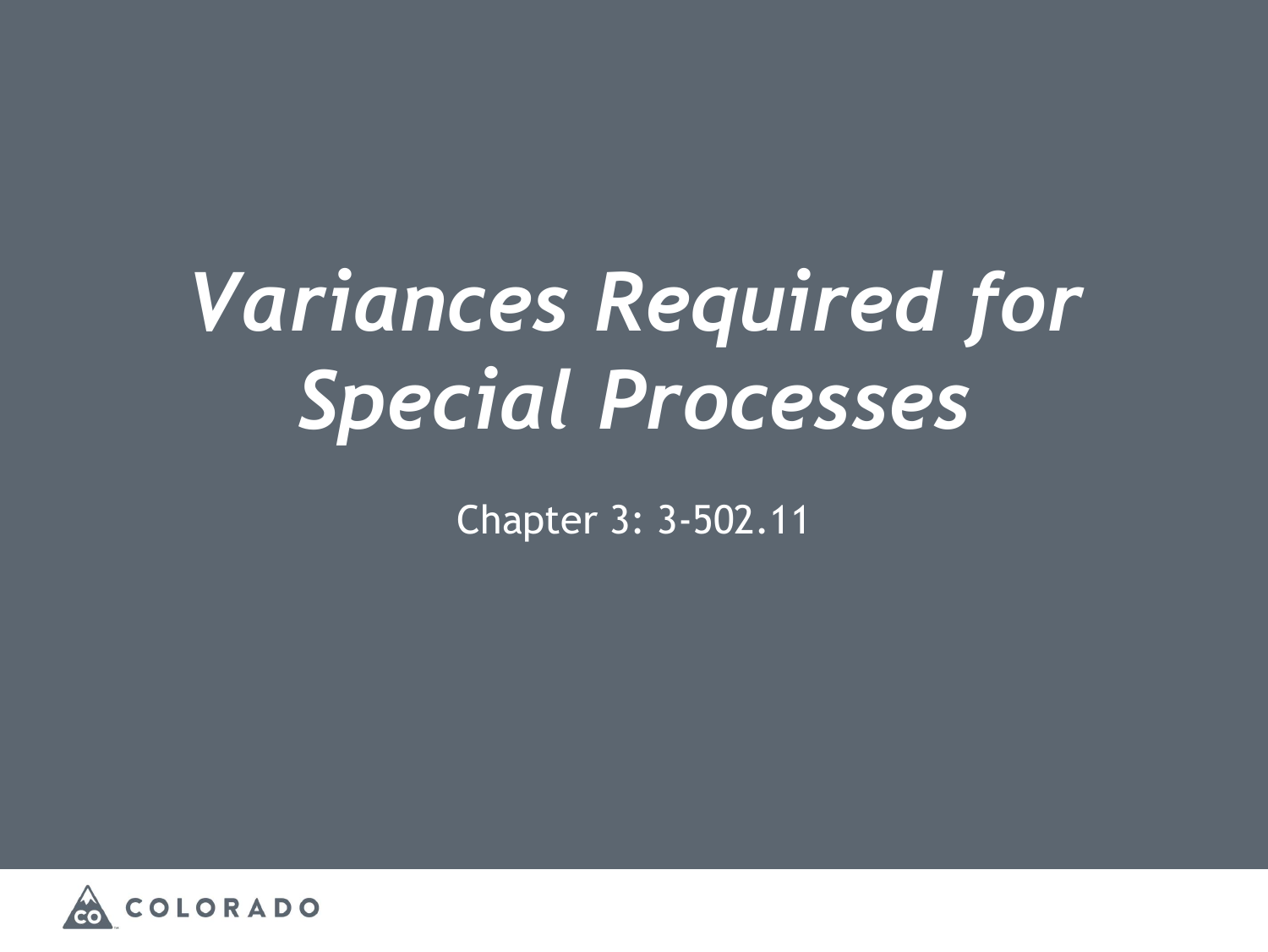#### **Variances Required for Specialized Processes**

#### *What has changed?*

○ Variances are needed for special processes from Colorado Department of Public Health and Environment (CDPHE) granted through your local health department.

#### *How this will affect operators?*

- A variance must be granted if a facility is;
	- Smoking, curing, or acidifying food for preservation
	- Some (but not all) reduced oxygen packaging
	- Custom processing animals
	- Sprouting seeds/beans

#### *How this will protect public health?*

○ Variance requests must be granted by your local health department and approved by CDPHE to ensure that food safety is controlled and there is uniformity.

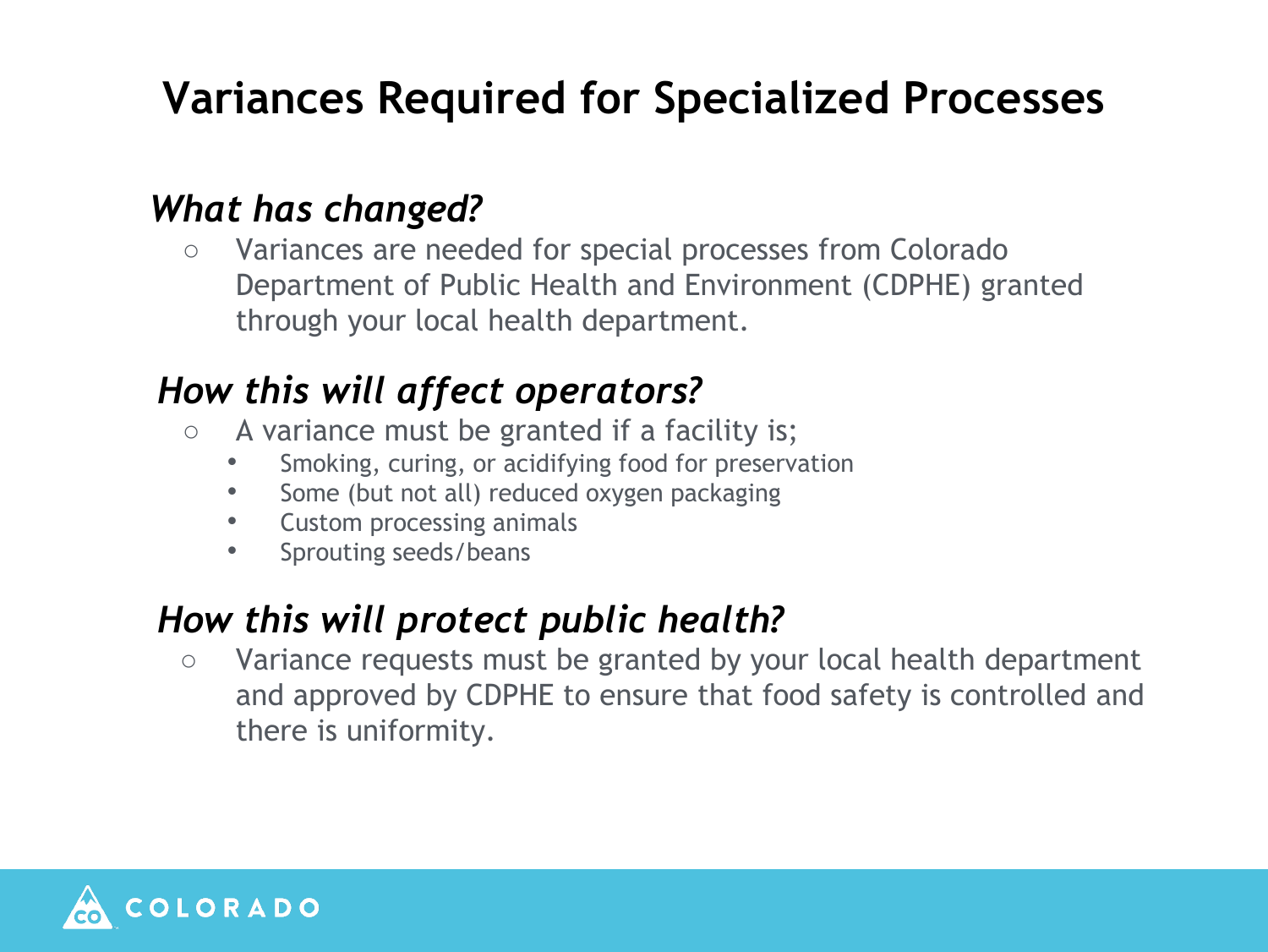### *Nomenclature Change: PHF is now called TCS*

Chapter 1: 1-201.10

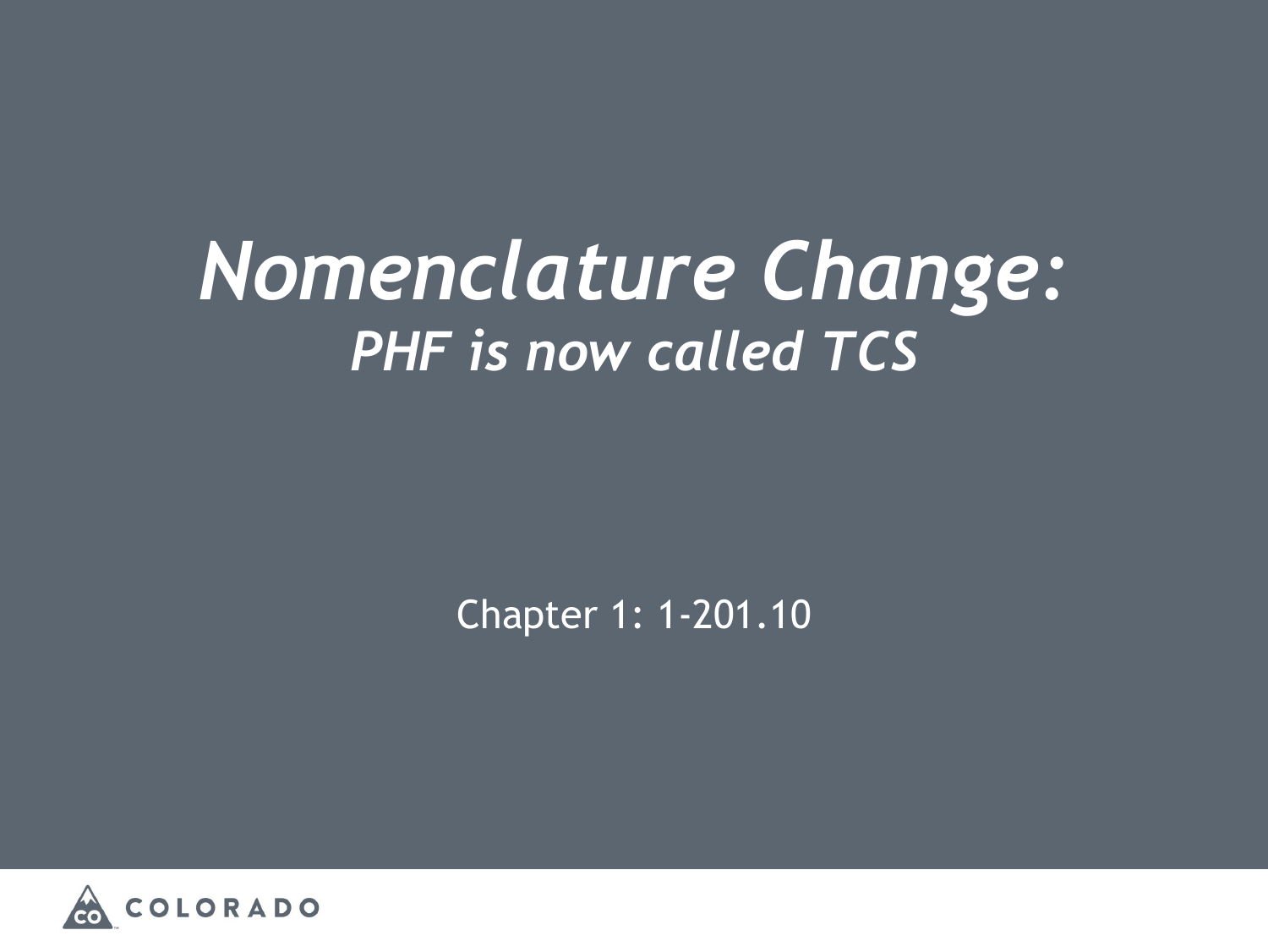### **Time/Temperature Control for Safety Food**

#### *What has changed?*

o "potentially hazardous" food (PHF) has been redefined to "time/temperature control for safety" food (TCS).

#### *How this will affect operators?*

- o No change to any requirements only nomenclature
- o Formally defines cut tomatoes and cut leafy greens as TCS
- o It provides a method of determining if food is non-TCS based on the food's water activity and pH or if a product assessment is needed.

#### *How this will protect public health?*

o This clarifies the process when determining if a food can support pathogen growth to reduce the risk of foodborne illness.

## **PHF = TCS**

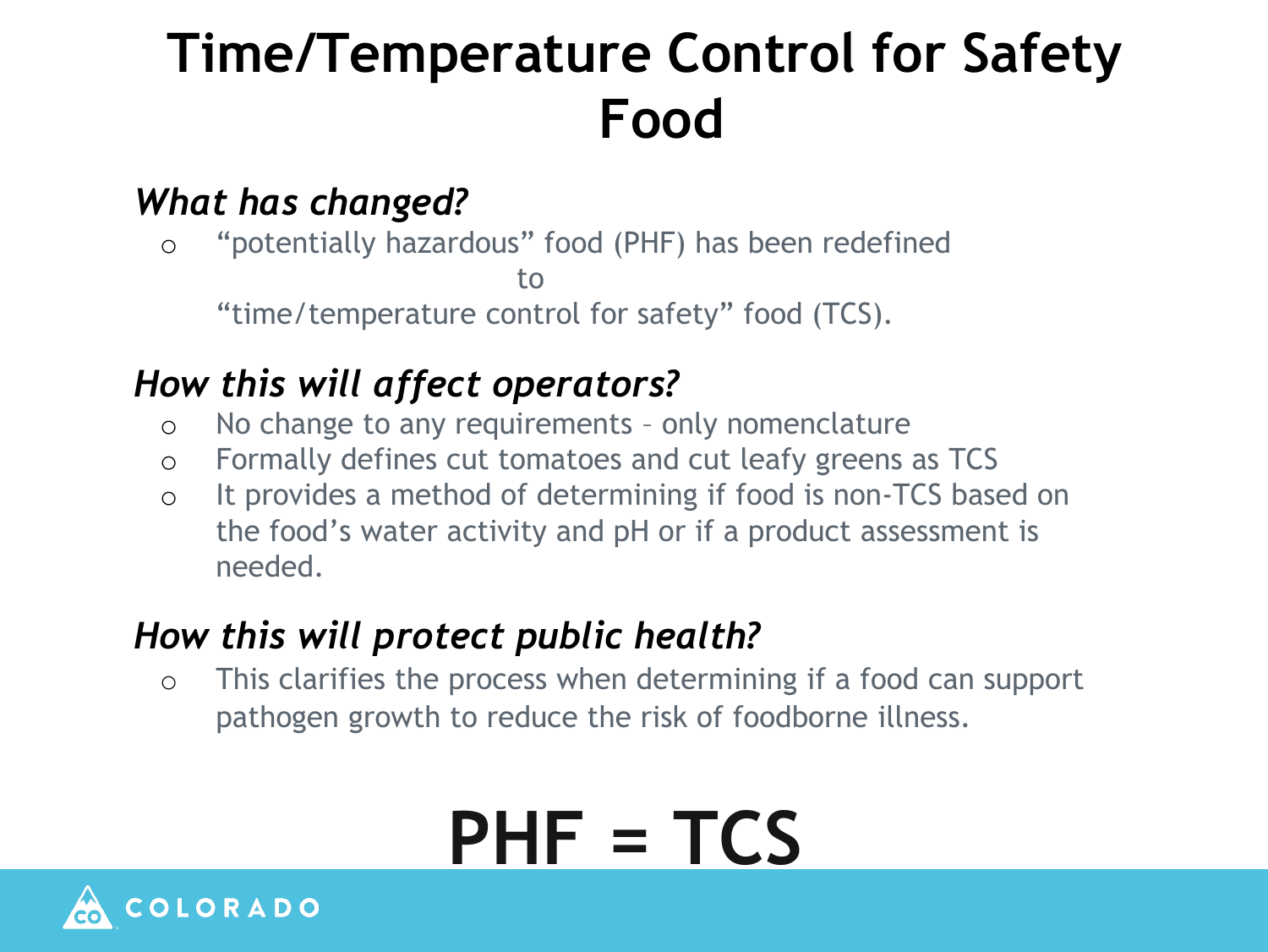### *Critical/Non-Critical Violations Now called Priority Item, Priority Foundation, or Core*

Chapter 1: 1-201.10

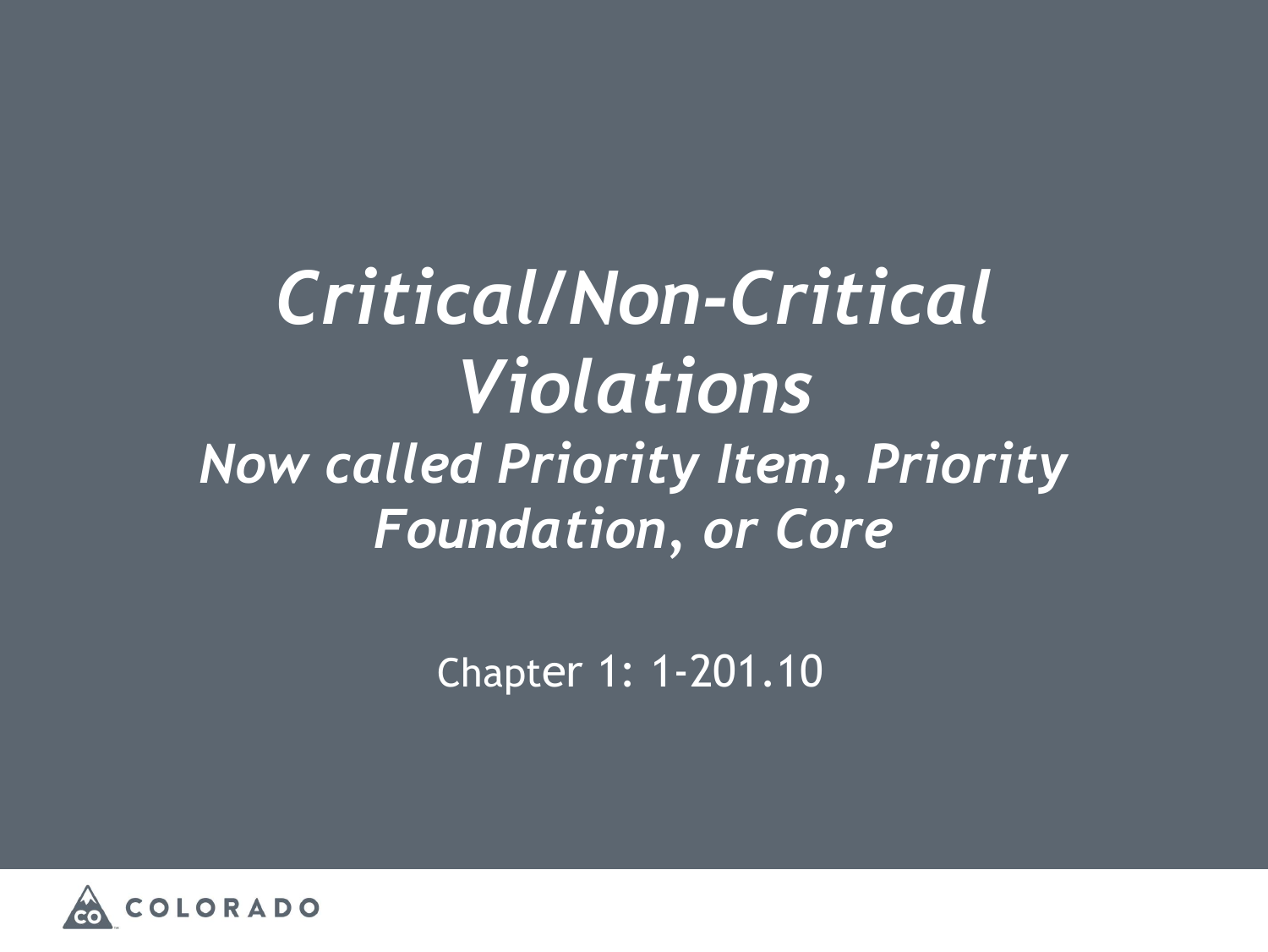### Priority Item<sup>P</sup>, Priority Foundation Item<sup>pf</sup>, & Core

#### *What has changed?*

- o "critical" and "non-critical" are replaced
	- "Priority" Item or "P"
	- "Priority Foundation" Item or "Pf"
	- "Core" Item (unmarked provisions) are now used.

#### *How this will affect operators?*

- o Code provisions are based on risk
	- *"Priority"* Items are directly associated with foodborne illness or injury (such as food temps and date marking)
	- "Priority Foundation" Items support "Priority" Items (such as equipment, utensils, and facilities)
	- *"Core"* Items focus on sanitation and good retail practice (such as cleaning frequency and maintenance)

#### *How this will protect public health?*

o The three tiers of provisions identify risk controls within the food code.